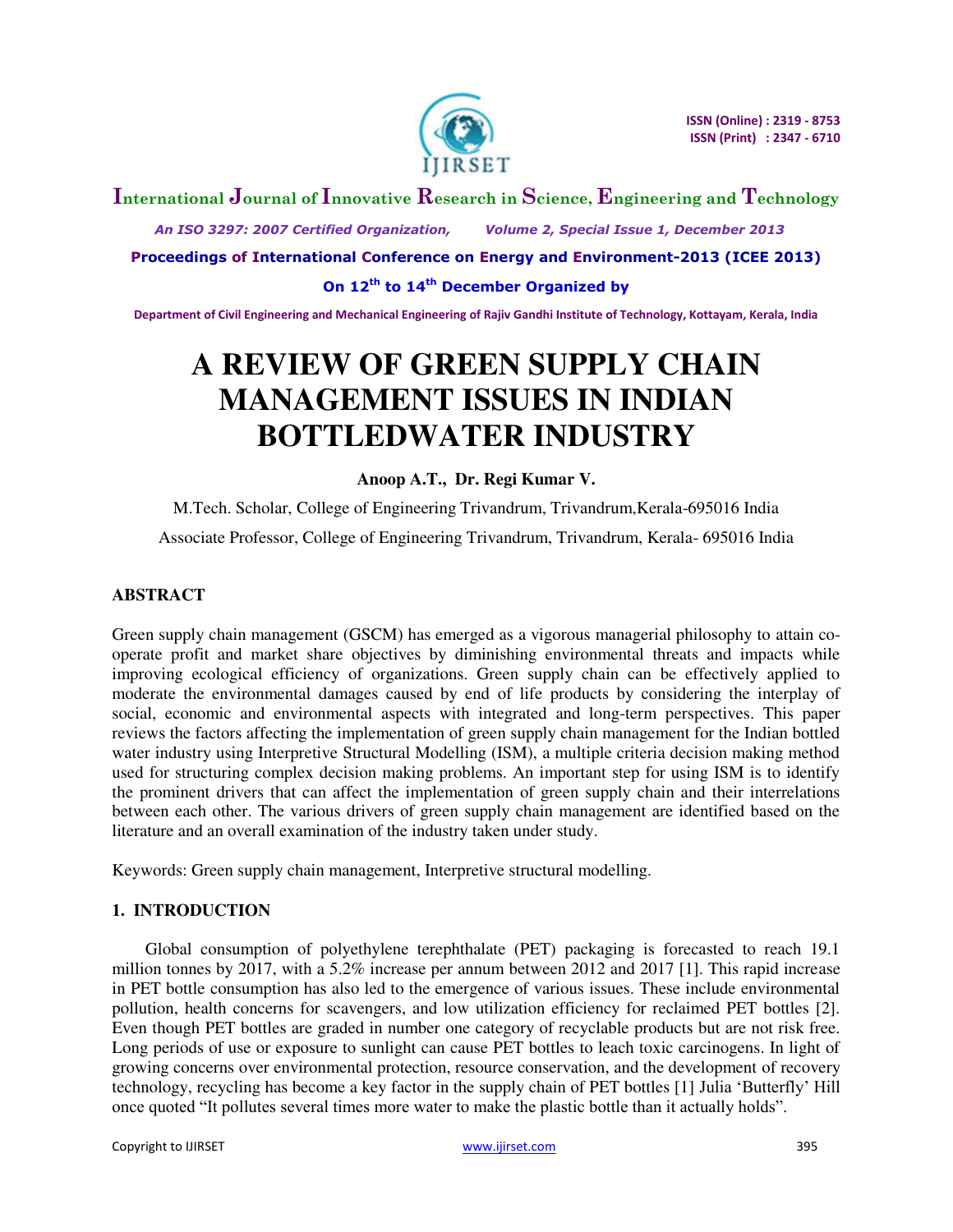Studies have found that for every pound of reclaimed PET flake used, energy use is reduced by 84%, while greenhouse gas emissions are reduced by 71% [3]. Will companies retain ownership of products they sell to Harvest and re-use the materials they contain? Many business enterprises in the 21st century are searching for a preferred policy approach to promote cost effective diversion and recovery of postconsumer solid waste.

Supply Chain management and logistics are not new ideas. From the building of the pyramids to the relief of hunger in Africa, the principles underpinning the effective flow of materials and information to meet the requirements of customers have altered little [4]. Recently, customers' attention to environmental issues, business' adaptation to the competitive market, and an increasingly controlled legislation all play a central role in the way businesses are created and managed in the global market. To meet these requirements, companies increasingly focus on developing sustainability practices and on creating reverse supply chains in order to recapture value and to provide methods of proper disposal [5]. With the increasing social demand of environmental sustainability, companies are recognizing that environmental concerns are the key strategic issue with the potential for a lasting impact on organizational performance. GSCM integrates environmental thinking into supply chain management.

Green supply chain management (GSCM) has emerged as an important organizational philosophy to achieve corporate profit and market share objectives by reducing environmental risks and impacts while improving ecological efficiency of these organizations and their partners [6]. The scope of GSCM practices implementation ranges from green purchasing (GP) to integrated life-cycle management, supply chains flowing from supplier, through to manufacturer, customer, and closing the loop with reverse logistics. [7] Many manufacturers have adjusted their manufacturing philosophies and introduced environmental program into their organizations. Through social and environmental responsibility some firms proactively recognize the urgency of environmental protection and have integrated goals into their co-operate strategies. This paper investigates the issues in implantation of GSCM in Indian bottled water Industry via interpretive structural modelling (ISM), a multiple criteria decision making method used for structuring complex decision making problems.

### **2. GREEN SUPPLY CHAIN MANAGEMENT**

With a growing social demand of environmental sustainability firms embrace the strategic importance of sustainable (green) management practices for competitive advantage. There is an ambiguity of the relationship between pollution reduction and profitability. [23] The compatibility of environmental objectives with economic viability is an on-going debate among the practitioners. In light of these divergent views, while organizations recognize that environmental sustainability has implications for their competitive advantage.

Faced with many challenges, some initiatives have decided to assess the 'greenness' of a company based on the qualitative criteria, which influences resource accumulation and varied outcomes. Various companies looked forward for finding the management practices that are synergic in terms of their focus on reducing waste and inefficiency.[24] It is considered to be important for manufacturing firms to implement both management practices and environmental practices together to enjoy eco-advantage through improvements in environmental performance. This will also enable firms to meet their business performance objective better.

Many manufactures have attuned their manufacturing philosophies and blended environmental programs into their organizations through social and environmental responsibility. Some firms proactively recognize the urgency of environmental protection and have integrated goals into their co-operate strategy. GSCM is an effective management tool and philosophy for proactive and leading manufacturing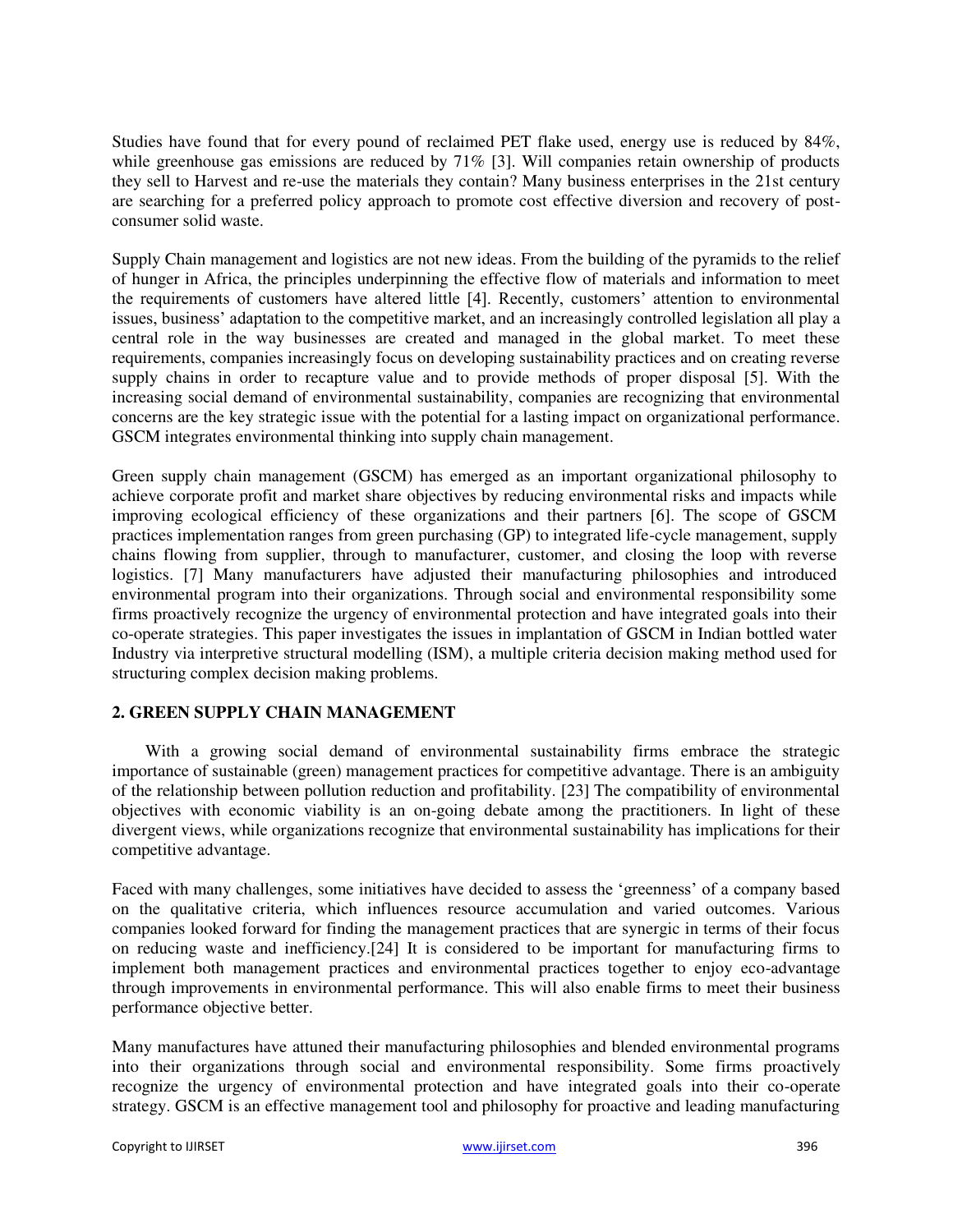organizations which incorporates environmental criteria or concerns into organization purchasing decisions and long- term relationships with suppliers. It covers all phases of product life cycle from the extraction of new materials through the design, production, and distribution phases to the use of the product by consumers and its disposal at the end of products life cycle. GSCM practices implementation, which is materials acquisition, pre-production, production, use, distribution, and disposal of the product

GSCM covers activities such as 'green design', 'green sourcing/procurement', 'green operations' or 'green manufacturing', 'green distribution or green marketing' and 'reverse logistics' [8]. The U.S Environmental Protection Agency (2000) provided four basic steps to implementing a green supply chain. They are

- $\Box$ Identifying costs
- $\sqcup$ Determine opportunities
- $\sqcup$  . Calculate benefits, and
- $\sqcup$ Decide, implement and monitor.

According to Dayna Simpson and Danny Samson (2008), the explosion of GSCM activity in the practical realm has led to an increasing body of empirical work regarding both external influences leading to the uptake of green supply chain management practices, and their impact on firm performance. Investigation in this area has generally fallen into four main categories:



Figure 1 Green supply chain decision making framework Source- EPA- 742-R-00-001 (January 2000)

- $U$  Use of compliance-based strategies that support the cascading of basic environmental requirements generically across all suppliers.
- $\Box$  Aligning supply chain goals for both efficiency and pollution-reduction.
- $\overline{a}$  Transfer of environmentally specific innovations or technologies from customers to suppliers.
- $\sqcup$ Collaboration or competition between firms to develop re-manufacturing or closed-loop recycling systems.

GSCM encompasses a set of environmental management practices which are also useful for logistics management and are designed to incorporate environmental consideration into forward and reverse logistics. Examples of green supply chain management practices include

Reducing package and waste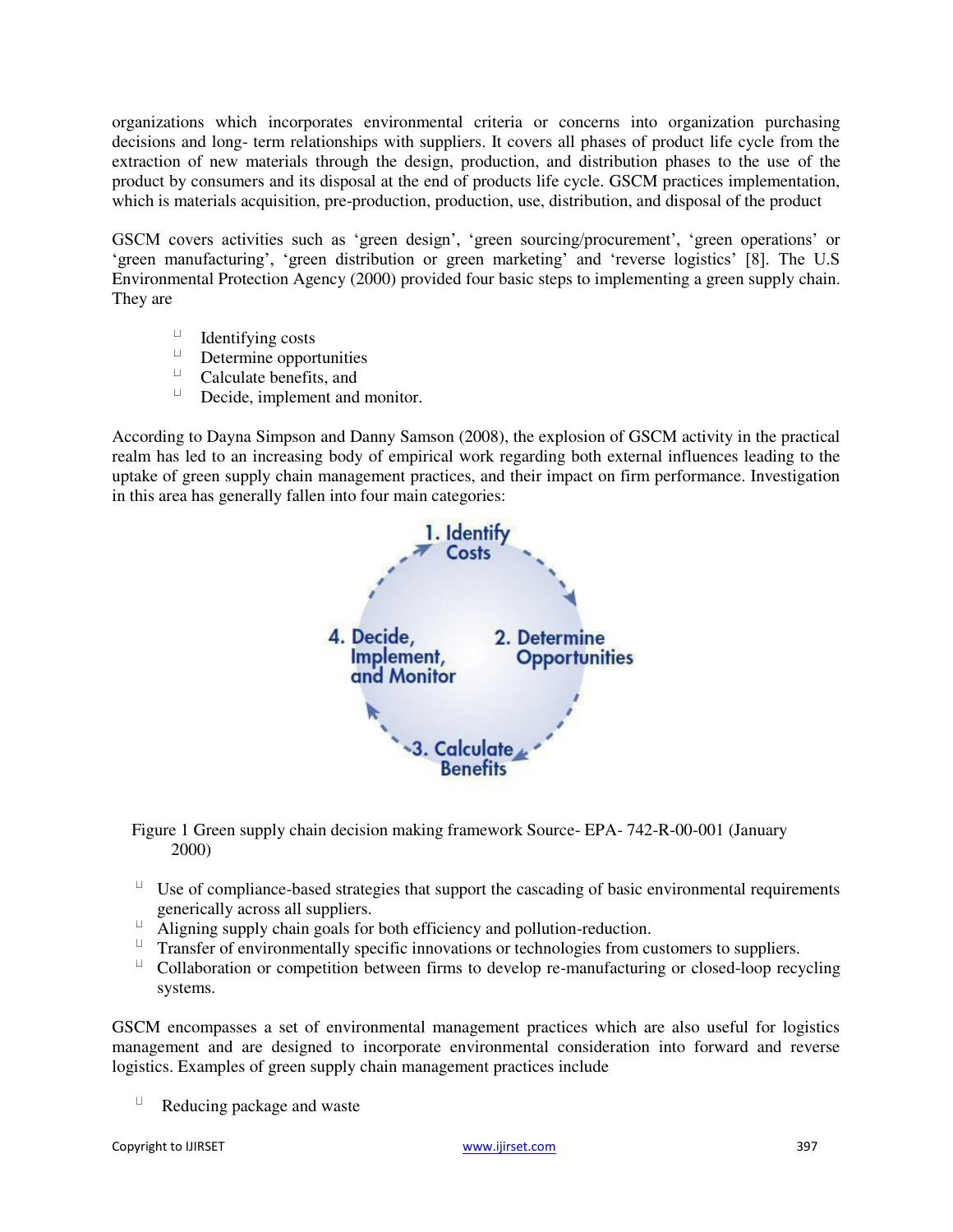- $\Box$  Assessing suppliers based on environmental performance
- $\Box$  Developing more ecofriendly products
- $\Box$  Reducing carbon emissions associated with the transport of good.

GSCM yields studies linking green, environment or sustainable concepts to traditional supply chain management. Integrating environmental concepts into traditional business functions ameliorates environmental pollution. A more elaborate and organized study allows efficient implementation of various green strategies.

# **2.1 Green Supply Chain Management Strategy**

GSCM strategies explains the attitudes that companies hold towards green management. Depending on degree of resource commitment and complexity in implementation, Simpson et al. [25] proposed various GSCM strategies. The strategies considered in this study are,

#### 2.1.1 **Risk Based strategy**

This strategy is based on the minimal inter-organizational engagement. [25] The goal of this strategy is to minimize the risk by passively accomplishing environmental programs. Organizations choosing this strategy invest minimal organizational resource for green management and ask their suppliers to comply with environmental requirement. Vendor management inventory (VMI) is an example of effective cooperation and partnering practices between up end and downstream stages in supply chain. [26] If there is an increasing interest in measuring the relative environmental performance of the firm and production sites, systems based on risk minimization only and managed in a climate of low relational investment only guarantee supply chain compliance with local or national regulations. The end result being that risk can be minimized and green status enhancement is possible, but no additional innovation or balancing economic benefits are likely.

#### 2.1.2 **Efficiency based strategy**

This type of strategy develops environmental performance benefits for the supply chain beyond simple regulatory compliance through the requirement for suppliers to meet operations-based efficiency targets. [25] Most of the environmental performance benefit ascends from specific manufacturing practices that have been found to provide secondary environmental performance benefits. This strategy aims at reducing the cost by operational optimization and decrease environmental degradation through specific approaches. It allows increased economic benefits and efficient resource use with increased waste reduction. According to Rondinelli and Vastag (1996), firms may be reacting to an increasing difficult regulatory environment or responding to market pressure in adopting environmental management practices the responses of firms to exogenous pressures have led to green practices that impact profitability [27]

#### 2.1.3 **Innovation based strategy**

Keeping up-to-date with environmental legislation changes and training suppliers in environmentally relevant process changes requires more dedicated environmental resources, specialized personnel, and design. [25] The amplification of such resources offers the conditions for an organization to shift from an efficiency-based to an innovation- based GSCM strategy. For products, the resources developed could be used to incorporate innovative environmental planning into explicit product designs characteristics, functionality, or life-cycle related activities. This strategy forces the companies to invest more resources and cultivate innovative capabilities for green management. It helps the companies to develop products from product life cycles, endorse stricter environmental requirement upon their suppliers and even trains them to adjust operational process to follow the newest environmental regulations.

Porters (1991) "win-win" argument was among the first in the literature to challenge the conventional wisdom that government environmental standards are harmful to competitiveness of the firms. The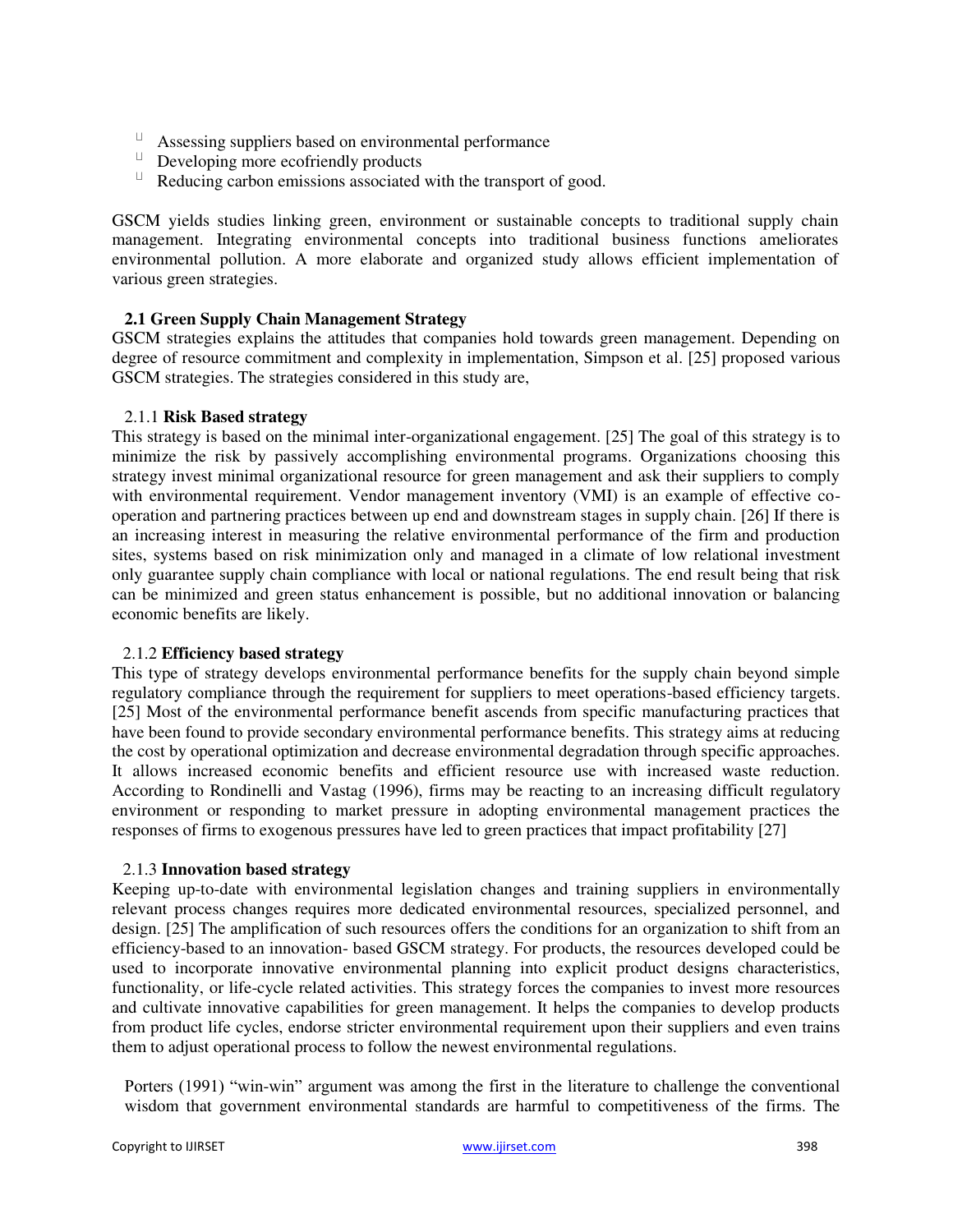benefits of environmental management are larger than the costs and tighter regulating standards will in fact lead to Innovation. [27] Porters 'Innovation offsets' is a type of technological change that will 'partially or more than fully offset the costs of complying with environmental regulation' 2.1.4 **Closed loop strategy**

Closed-loop strategies are a more recent type of GSCM strategy and represent the most complex and collaborative form of this type of activity. Often referred to in its simplest form as 'reverse logistics,' closing the loop involves the capture and recovery of materials for either re-manufacture (high-value) or recycling. [25] It links the environmental performance to the entire supply chain. It includes taking back materials produced from any production process and end of life products and disposing them. This strategy requires much effort to be highly integrated, co-operate with many parties and develop specialized knowledge and technology. It is the final goal of organizations executing Green management practices completely.

According to Berry and Rondinelli (1998) proactive environmental strategies are required to promote improved performance. They identified multiple links of mechanism between environmental performance and firm performance. Studies suggest that environmentally proactive companies have lower regulatory related expenses and being environmentally proactive leads them to new opportunities created by 'clean products and processes' and can participate in voluntary international standards.[27]

The main objectives of this study include

- 1. Identifying the various drivers affecting the Implementation of the green supply chain.
- 2. Understand and cross examine the limiting factors of green supply chain.
- 3. To measure the interactions among the various drivers.

# **3. LITERATURE REVIEW**

To establish an adequate structural model, this paper reviews various green supply chain management practices in the literature over the past decade to clarify the definitions of the various measures considered for the study. In recent years the literature on supply chains has growing and new ways of looking into the supply chains structures have been emerging. In particular, the society increased concerns towards environmental preservation has led to the need of incorporating, into the traditional supply chain networks, reverses logistics activities where product recovery is accounted dealing with producer responsibility. [29] Reinhardt [28] observed that the need for green practices is often not just a matter of choice but is required by law. He argues that ultimately environmental quality can only be ensured through government regulation, as the environment is a public good.

Ali Diabat et al. [7] identified eleven crucial drivers affecting GSCM implementation in aluminium products manufacturing industry. Due to the complexity of GSCM practices, customer and cost pressures and regulation uncertainty, they considered implementing GSCM as a thankless task that increases overall cost. Green design, integrating quality environmental management into the planning and operation process, reducing energy consumption and reusing and recycling materials and packaging etc. are some of the top drivers considered in their study

Chiau-Ching Chen et al. [16] conducted a study to identify the successful GSCM strategy through the thorough understanding of the competitive environments during dynamic and unstable times. This study suggests top management to choose an appropriate GSCM strategy from the results of several comprehensive analysis with a balance between short term and long term profits in business operations. It also point out that green management thinking is pro-active and the appropriate GSCM strategy presented in the final result is 'innovation-based strategy'.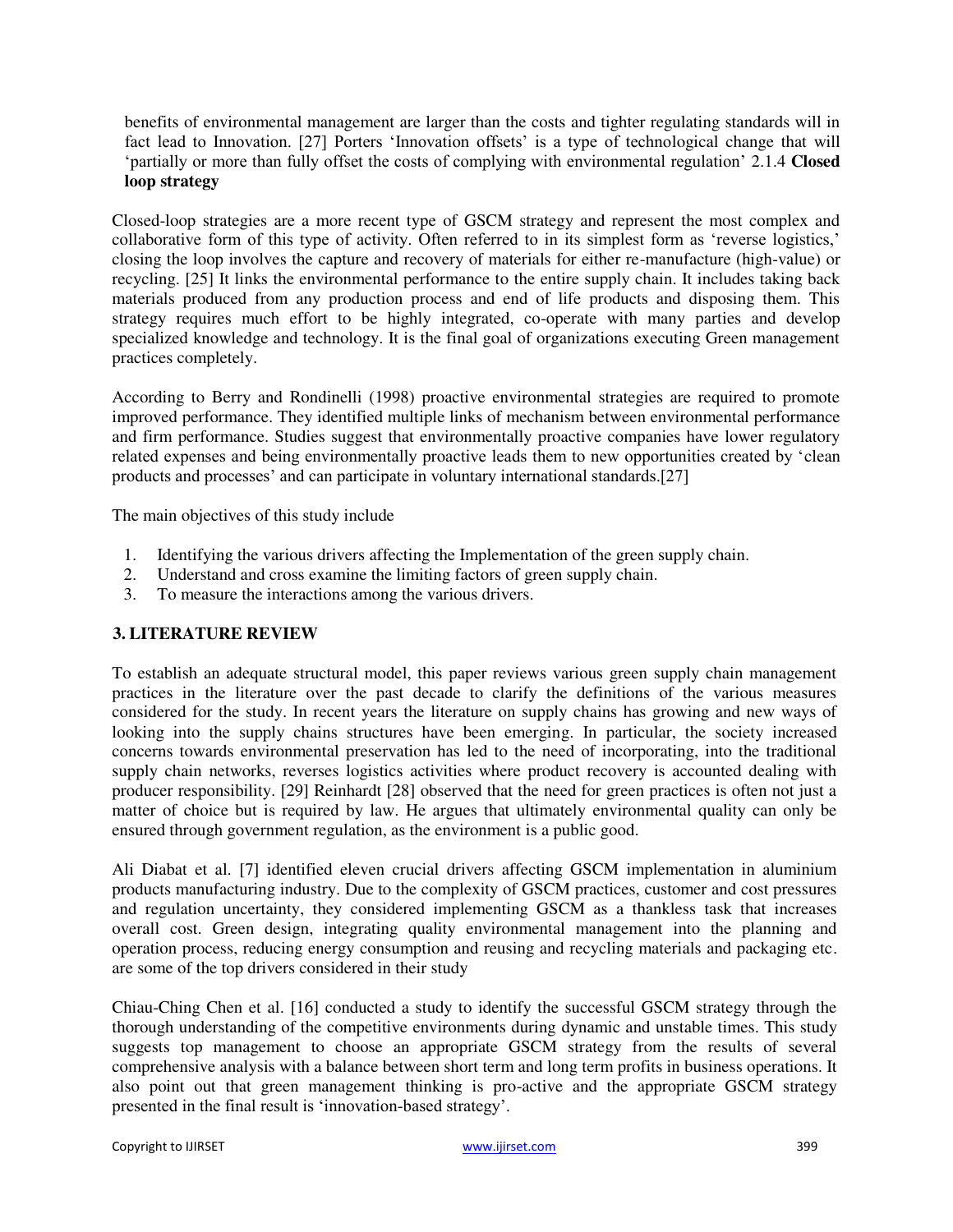They modelled the different functions and activities as network clusters and elements in an Analytical network process (ANP). ANP is an appropriate technique to process an unstructured problem by considering mutually influential factors. It deals with tangible and intangible factors and represents the relations of dependence and feedback. The result from ANP is stable and convergence of the limiting super matrix provides an advantage over other tools. But this study focuses on selection of strategy from the internal environment point of view. It is difficult to solve the problem using ANP if more clusters are added to the network. Precise formulations of a real world problem and well established networks are difficult work. [16] Quantitative methods like ISM can simplify the dependence relations among the clusters and their elements more precisely.

Barriers, which hinder organizations to implement GSCM, have been identified from various literature and the overall examination of the Industry taken under study. Any energy saving measure can be a green measure. Some measures considered for this study are described below.

#### **3.1 Green Consumers**

Green consumers are part of ethical consumerism practices through positive buying by favoring ethical products, be they fair trade, cruelty free, organic, recycled, reused or produced locally. Green consumers respond to global warming and climate change by re-evaluating what they buy and adjust their living habits and assess the green attributes of a product or service through their purchases. Green consumers saves electric energy, recycle paper, returns bottles or cans and buy more environmental friendly products. They experience the effect of global warming, climate change and pollution. They do not expect companies to be perfect in order to be considered 'green'. Rather, they look for companies that are taking substantive steps and have made a commitment to improve.

An axiom that has shaped policy approaches to sustainable consumption has been that if more consumers understand the environmental consequences of their consumption patterns, through their market choices they would inevitably put pressure on retailers and manufacturers to move towards sustainable production. The result is the proliferation of consumption of "green" products, eco-labels, consumer awareness campaigns, etc [22].

It is also considered that promoting green consumerism at once lays responsibility on consumers to undertake the function of maintaining economic growth while simultaneously, even if contradictorily, bearing the burden to drive the system towards sustainability

#### **3.2 Extended producer responsibility**

EPR is an environmental protection strategy to reach an environmental objective of a decreased total environmental impact of a product by making the manufacturer of the product responsible for the entire life cycle of the product and especially for the take back, recycling and final disposal. EPR is a regulatory approach designed to promote the integration of environmental costs associated with goods throughout their life cycles into the market price of the products

Physical environmental variable considered in EPR are

- $\bullet$ Firms innovation strategies
- Consumer choices<br>• Development of  $R$
- Development of Recycling activities

#### **3.2Product Stewardship**

In the context of broad-based concerns about the need to move towards a more sustainable materials economy, particularly as they are expressed in debates around Ecological Modernization (EM) product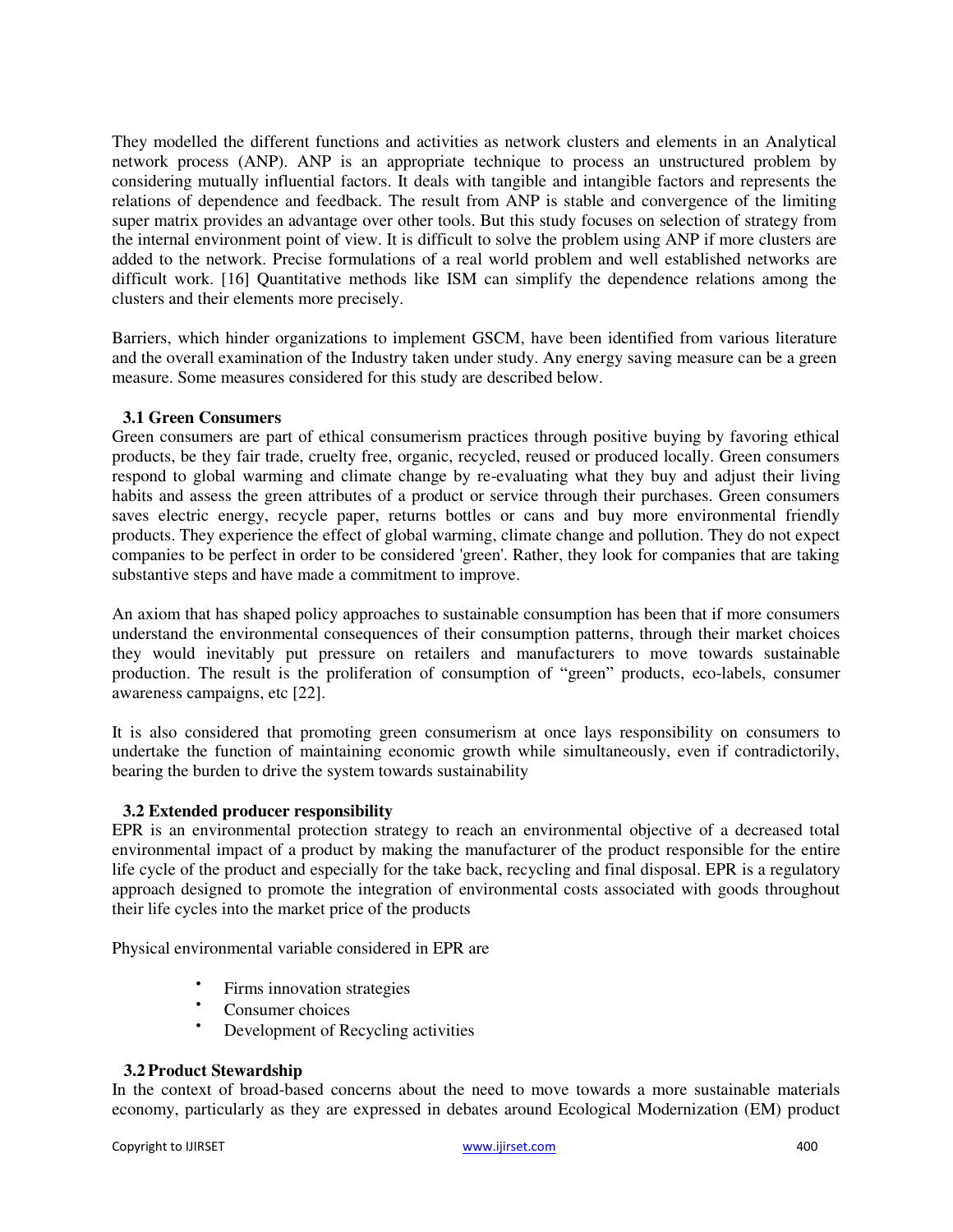stewardship has radical potential as a means to promote significant change in the relationship between society and the material world.<sup>[30]</sup> Product stewardship is where environmental, health, and safety protection centers around the product itself, and everyone involved in the lifespan of the product is called upon to take up responsibility to reduce its environmental, health, and safety impacts. For manufacturers, this includes planning for, and if necessary, paying for the recycling or disposal of the product at the end of its useful life. This may be achieved, in part, by redesigning products to use fewer harmful substances, to be more durable, reusable and recyclable, and to make products from recycled materials. For retailers and consumers, this means taking an active role in ensuring the proper disposal or recycling of an end-oflife product.

Increasingly, Extended Producer Responsibility (EPR) and Product Stewardship (PS) frameworks are being adopted as a preferred policy approach to promote cost-effective diversion and recovery of postconsumer solid waste. Because the application of EPR/PS generally requires the creation of a separate and often parallel collection and/or management system, key to increasing the amount of waste recovered is to maximize the convenience of the collection system to maximize consumer participation. [31]

# **3.4 Green marketing and services**

Green marketing is the marketing of products that are presumed to be environmentally safe. Thus green marketing incorporates a broad range of activities, including product modification, changes to the production process, packaging changes, as well as modifying advertising. Green manufacturing requires good use of information and communication technology tools and needs extended producers responsibility to keep the information of products and services. GM emphasizes green characteristics during sale and promotion of products and services and highlight reduced environmental destruction.

Eunju Ko et al [32]. confirms that corporate images consist of three factors: social responsibility, product image, and corporate reputation. In an estimated model, the green marketing has a direct effect on the social responsibility and product image. In particular, the factor of social responsibility plays an important role as mediator in the effect of green marketing on product or corporate reputation. Of the three factors of corporate image, product image and corporate reputation have a direct effect on purchase intentions, whereas social responsibility has an indirect effect on purchase intentions in the retail setting.

Green Marketing used in

- $\Box$  Strategic activities
- $\Box$  Manipulating and 4P activities
- $\overline{\phantom{a}}$  Segmenting targeting and positioning
- $\Box$  Greening logistics
- $\Box$  Green alliances

#### **3.5Green manufacturing**

Manufacturing process consumes a lot of energy acquired from burning various natural resources such as coal, coke and natural gas and combustion causes air pollution. Manufacturing systems evolution is a function in multiple external and internal factors. With todays' global awareness of environmental risks as well as the pressing needs to compete through efficiency, manufacturing systems are evolving into a new paradigm. The main goal of green manufacturing is to save energy via new technologies or by supplying greener source of Energy by extending the life cycle of pollutants and wastes and increase the production efficiency via new processes.

A successful green manufacturing technology master the following key factors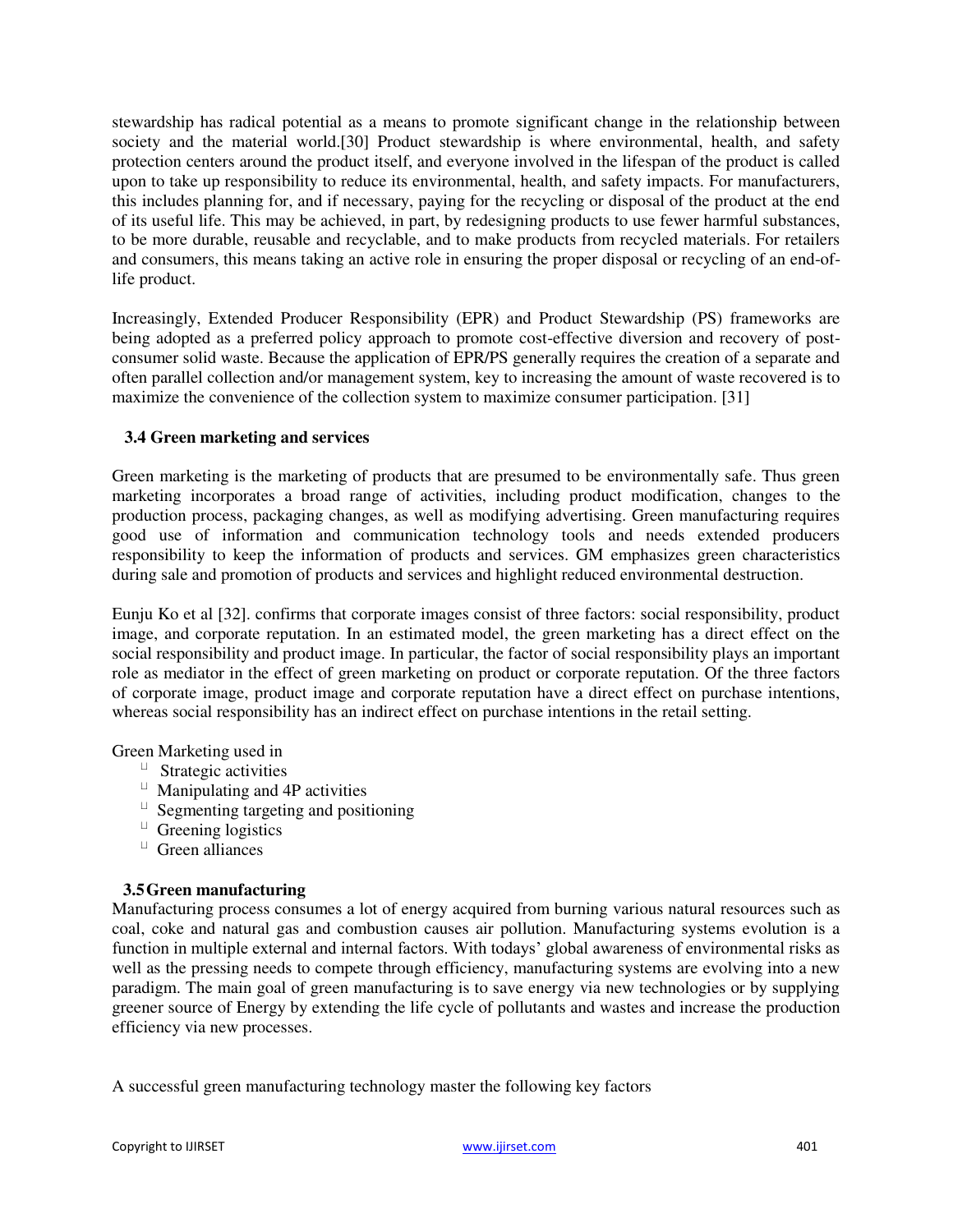- $\Box$  The amount of energy and resource utilization
- $\Box$  Green degree of energy
- Amount of hazardous waste
- $\Box$  Number of reuses of Hazardous waste.

#### **3.6Green Purchasing**

Green purchasing focuses on environmentally conscious practices such as reducing resource utilization, eliminating waste, recycling and reuse, purification and substituting materials without affecting material property. A firm implementing green purchasing can establish environmental standards in its purchasing policies for supplier that involve supplier selection, evaluation and relation development. Green purchasing suggests three crucial factors for rating alternative supplier which are Green competencies, Green Image and green management.

Environmental collaboration with suppliers, top-management commitment, and customer pressure influence firms' green purchasing positively and significantly. [33] Besides directly affecting green purchasing, top-management commitment also indirectly affects green purchasing via environmental collaboration with suppliers. Overall, internal motives of top-management commitment and environmental collaboration with suppliers exceed the external motives of regulatory pressure and customer pressure with regard to green purchasing adoption.

# **3.7 Green Design**

The intention of sustainable design is to "eliminate negative environmental impact completely through skillful, sensitive design". Manifestations of sustainable design require no non-renewable resources, impact the environment minimally, and connect people with the natural environment. Green design includes essential material selection, production procurement, package design, and energy use. Green design consider four crucial factors

- Design for environment
- Eco design
- Life cycle design

Other factors considered for the study includes

- Top management commitment
- **Confidential Contract Contract Contract Contract Contract Contract Contract Contract Contract Contract Contract Contract Contract Contract Contract Contract Contract Contract Contract Contract Contract Contract Contract C**
- Reverse logistics function
- Reclaim and reuse
- Recycle, remanufacture and Disposal
- $\bullet$ Impact of use of 3PL
- Environmental Management System<br>
Covernment regulations and logislatic
- Government regulations and legislation
- Reducing energy consumption…etc.

### **3. INTERPRETIVE STRUCTURAL MODELLING**

Multiple criteria decision making (MCDM) approaches are major parts of decision theory and analysis. They seek to take explicit account of more than one criterion in supporting the decision process. The aim of MCDM methods is to help decision makers learn about the problems they face, to learn about organizational values and objectives, and through exploring these in the context of the problem to guide them in identifying a preferred course of action. [34]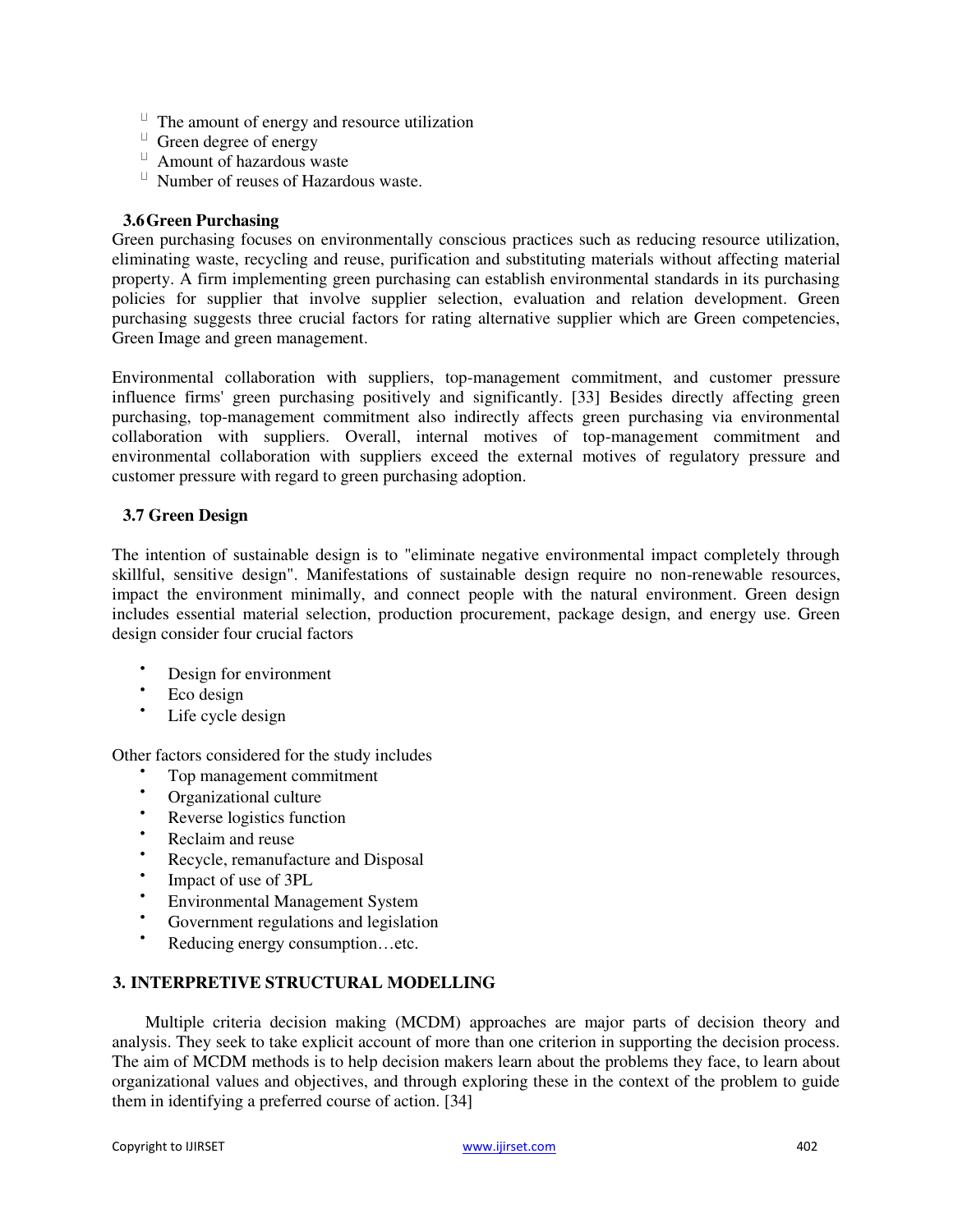Interpretive Structural Modelling (ISM) is defined as a process aimed at assisting the human being to better understand what he/she believes and to distinguish clearly what he/she does not know. Its most essential function is organizational. The ISM process transforms unclear, poorly articulated mental models of systems into visible and well-defined models [9]. ISM is a proven methodology for identifying relationships surrounded by specific items, which outline a problem or an issue. For any multifaceted problem under consideration, a number of factors may be related to the particular problem. However, the direct and indirect relationships between the factors describe the situation far more accurately than the individual factor taken into isolation. Therefore, ISM develops insights into collective understandings of these relationships.

ISM is a computer-aided method for developing graphical representations of system configuration and structure. ISM had its inception in Warfield's perception of the need, when attempting to couple science to policy, for "a set of communication tools which have both a scientific and lay character serving as a linkage mechanism between science and the public, and having meaning for all who are involved" and which, in particular, are capable of communicating a collective sense of the elements and their relations which define system structure.

#### **4.1 ISM Methodology**

ISM is primarily proposed as a group learning process, but can also be used individually. The ISM process transforms unclear, poorly articulated mental models of system into visible, well defined models useful for many purposes. [10] Various steps involved in the ISM methodology are given below [11].

- 1. Step 1: The drivers affecting the implementation of green supply chain management for the firm under study are listed.
- 2. Step 2: For each pair of drivers identified in Step 1, a contextual relationship is established.
- 3. Step 3: A Structural Self-Interaction Matrix (SSIM) is developed, which indicates pairwise relationships among drivers of the system under consideration.
- 4. Step 4: A reachability matrix is developed from the SSIM and the matrix is checked for transitivity. The transitivity rule states that if a variable 'A' is related to 'B' and 'B' is related to 'C', then 'A' is necessarily related to 'C'.
- 5. Step 5: The reachability matrix obtained in Step 4 is partitioned into different levels.
- 6. Step 6: Based on the relationships given above in the reachability matrix, a directed graph is drawn and the transitive links are removed.
- 7. Step 7: The resulting digraph is converted into an ISM by replacing the variable nodes with statements.
- 8. Step 8: The ISM model developed in Step 7 is reviewed to check for conceptual inconsistencies, and necessary modifications are made.

The various step by step procedures for ISM are show in Fig. 1

Rajesh Attri et al [9] explains various steps involved in the development of an ISM model that are illustrated below. The procedure followed is based on this literature.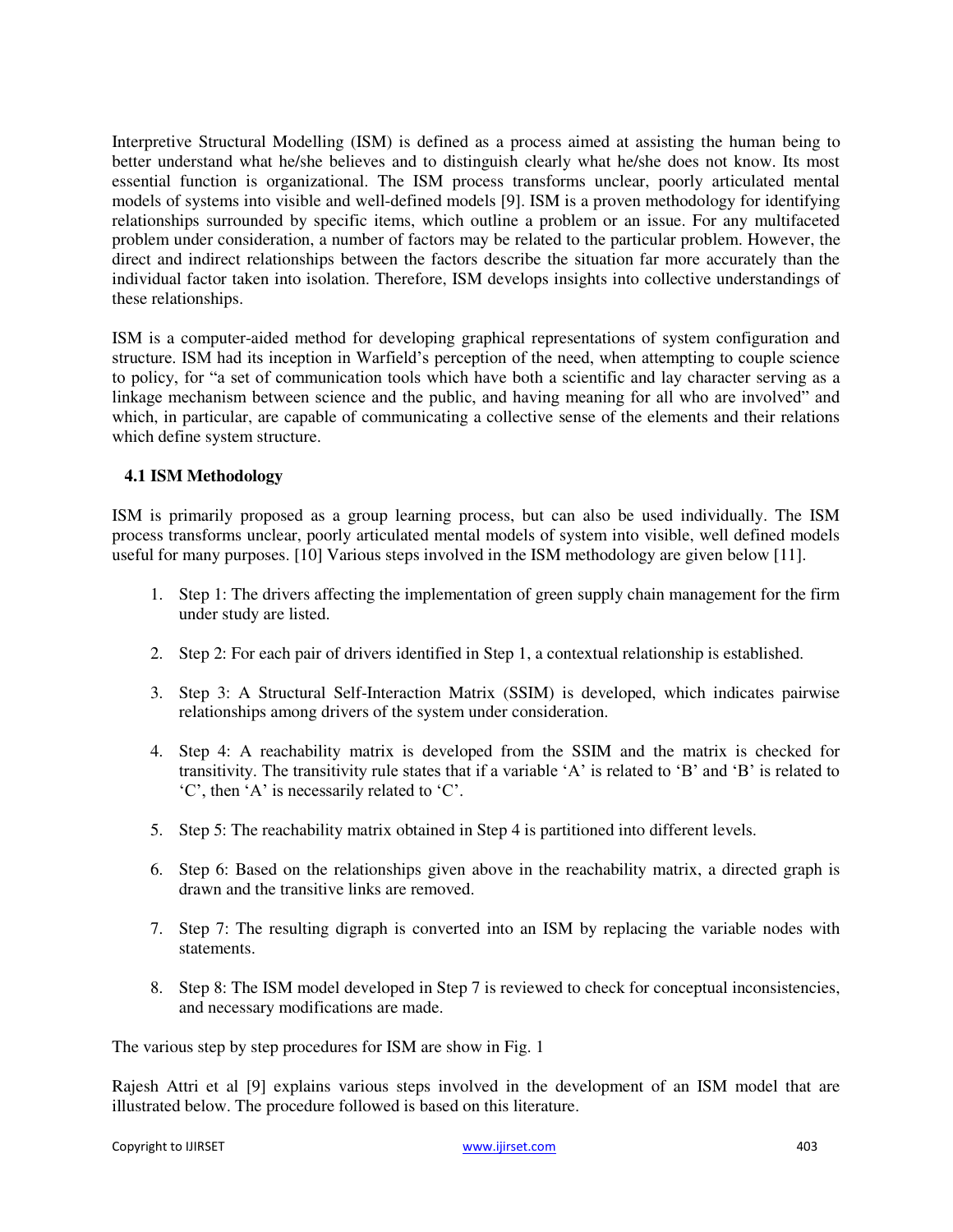Step 1: **Structural self- Interaction Matrix** (SSIM): ISM methodology advocates the use of experts opinions based on various management techniques such as brainstorming, nominal technique, etc. in developing the contextual relationship among the variables [12].

The appropriate relationship for each factor and the existence of a relationship between any two factors (i and j), the associated direction of the relationship is questioned. [9] The following four symbols are used to denote the direction of relationship between two factors (i and j): (a) V for the relation from factor i to factor j (i.e., factor i will influence factor j) (b) A for the relation from factor j to factor i (i.e., factor i will be influenced by factor j) (c) X for both direction relations (i.e., factors i and j will influence each other) (d) O for no relation between the factors (i.e., barriers i and j are unrelated). Based on the contextual relationships, the SSIM is developed. To obtain consensus, the SSIM should be further discussed by a group of experts. On the basis of their responses, SSIM must be finalized.

Step 2: **Reachability matrix:** The next step in ISM approach is to develop an initial reachability matrix from SSIM. For this, SSIM is converted into the initial reachability matrix by substituting the four symbols (i.e., V, A, X or O) of SSIM by 1s or 0s in the initial reachability matrix.

The rules for this substitution are as follows: (a) If the  $(i, j)$  entry in the SSIM is V, then the  $(i, j)$  entry in the reachability matrix becomes 1 and the  $(i, i)$  entry becomes 0. (b) If the  $(i, j)$  entry in the SSIM is A, then the  $(i, j)$  entry in the matrix becomes 0 and the  $(i, i)$  entry becomes 1. (c) If the  $(i, j)$  entry in the SSIM is X, then the  $(i, j)$  entry in the matrix becomes 1 and the  $(i, i)$  entry also becomes 1. (d) If the  $(i, j)$ entry in the SSIM is O, then the  $(i, j)$  entry in the matrix becomes 0 and the  $(i, i)$  entry also becomes 0. Following these rules the reachability matrix is formed. [9]



Figure 2 . Flow diagram for preparing ISM Source: Rajesh Attri et al., 2013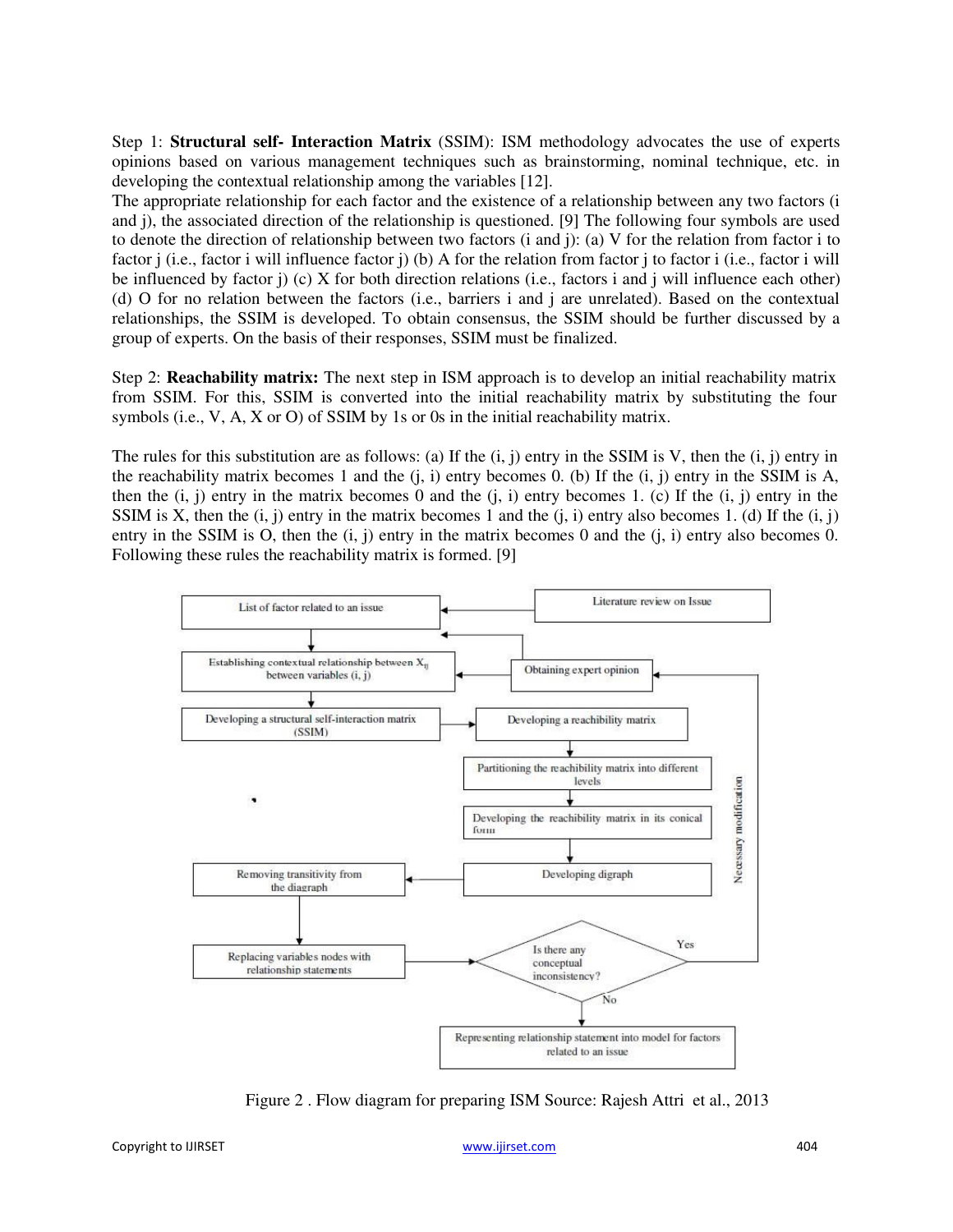Step 3: **Level partitions**: From the reachability matrix, for each factor, reachability set and antecedent sets are derived. The reachability set consists of the factor itself and the other factor that it may influence, whereas the antecedent set comprise of the factor itself and the other factor that may influence it. Afterwards, the intersection of these sets is derived for all the factors and levels of different factor are determined. The factors for which the reachability and the intersection sets are the same occupy the top level in the ISM hierarchy. The top-level factors are those factors that will not lead the other factors above their own level in the hierarchy. Once the top-level factor is identified, it is removed from consideration. Then, the same process is repeated to find out the factors in the next level. This process is continued until the level of each factor is found. These levels help in building the diagraph and the ISM model.

Step 4: **Conical matrix**: Conical matrix is established by grouping factors in the same level across the rows and columns of the final reachability matrix. The drive power of a factor is derived by summing up the number of ones in the rows and its dependence power by summing up the number of ones in the columns. Next, drive power and dependence power ranks are calculated by giving highest ranks to the factors that have the maximum number of ones in the rows and columns, respectively.

Step 5: **Digraph**: From the conical form of reachability matrix, the preliminary digraph including transitive links is obtained. It is generated by nodes and lines of edges. After removing the indirect links, a final digraph is developed. A digraph is used to represent the elements and their interdependencies in terms of nodes and edges or in other words digraph is the visual representation of the elements and their interdependence. In this development, the top level factor is positioned at the top of the digraph and second level factor is placed at second position and so on, until the bottom level is placed at the lowest position in the digraph.

Step 6: **MICMAC analysis**: The purpose of MICMAC analysis is to analyse the drive power and dependence power of factors. MICMAC principle is based on multiplication properties of matrices. It is done to identify the key factors that drive the system in various categories. Based on their drive power and dependence power, the factors, have been classified into four categories i.e. autonomous factors, linkage Factors, dependent and independent factors.

# **5. CONCLUSION**

One of the key components of a successful implementation of GSCM is the profound understanding of the environmental impacts caused by the end of life products. The factors hindering the selection of GSCM considerably challenges both the managers and policy makers in industries. After identification of key factors or elements, strategy is developed for dealing the issue. In this work, a model to analyse the relationship among the enablers of GSCM in the Indian bottled water Industry is developed based on the identified drivers. Some of the major factors identified in this study are put into an ISM model to analyse the interaction between various levels in the supply chain. ISM delivers a methodical, guiding framework for complex problems and gives decision makers a credible picture of their situation and the variables involved.

To benefit from productive GSCM practices, individual businesses should develop their own business cases in fulfilling the sustainable needs of the society. The major contribution of this work lies in the development of linkages among various attributes in GSCM. The utility of proposed ISM methodology in imposing order and direction on the complexity of relationships among elements of system assumes tremendous value to the decision makers. ISM has the capability to develop an initial model through managerial technique such as brainstorming, nominal group techniques etc. In this sense, ISM is a supportive analytic tool for the situation discussed.